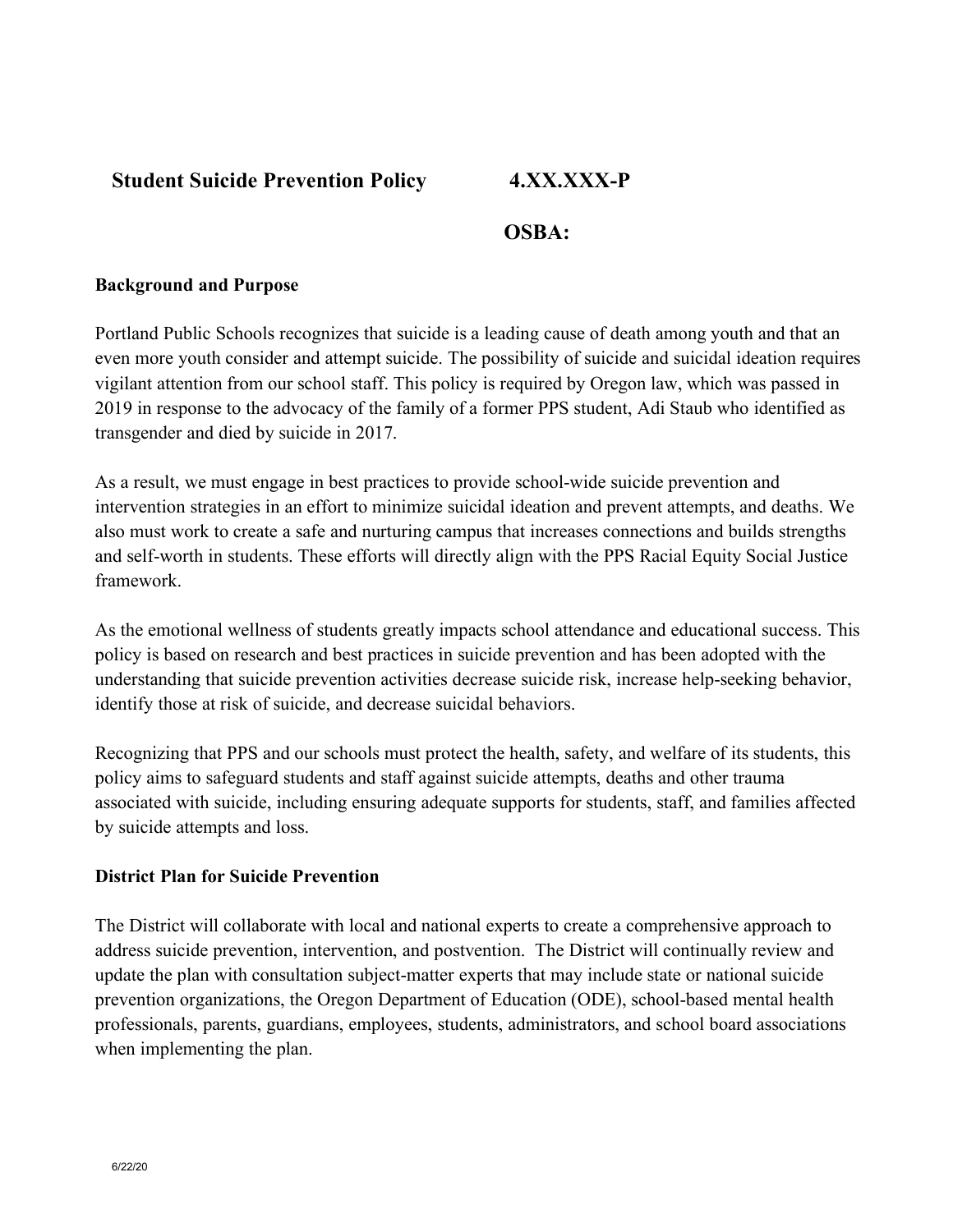## **The plan shall include, at a minimum:**

- 1. Training plan for all schools
	- A. All school staff trained on the risk factors and warning signs of suicidal risk;
	- B. Training for the specific staff responsible for screening after a report of suicidal risk; as well as training in procedures relating to suicide prevention, intervention, and activities that reduce risk and promote healing after a suicide;
	- C. Identification of evidence-based suicide prevention programming school-wide that is culturally and linguistically responsive.

2. Best practice methods to address the needs of research-indicated high-risk groups, including:

- A. Youth exposed to suicide;
- B. Youth with disabilities, mental illness, or substance use disorders;
- C. Youth experiencing homelessness or out of home settings, such as foster care;
- D. Lesbian, gay, bisexual, transgender, queer, and other minority gender identity and sexual orientation, and
- E. Native American, Black, Latinx, and Asian students.
- 3. Suicide prevention materials and curriculum options must be reviewed annually by a multidisciplinary group, including students and families.
- 4. Processes for re-entry into a school environment following hospitalization or behavioral health  $crisis<sup>1</sup>$ .

5. All families will be notified of the policy, paths to an informal discussion of concerns about actions related to suicidal risk, as well as the PPS complaint process.

The plan must provide that District employees act only within the authorization and scope of the employee's credentials or licenses.

The plan must be available to the PPS community, including students, their parents, and guardians, and employees, volunteers, and contractors of the District, and readily available at the District office and on the District website.

<sup>1</sup> "Behavioral health crisis" as defined by Oregon Administrative Rule (OAR) 581-022-2510, means a disruption in an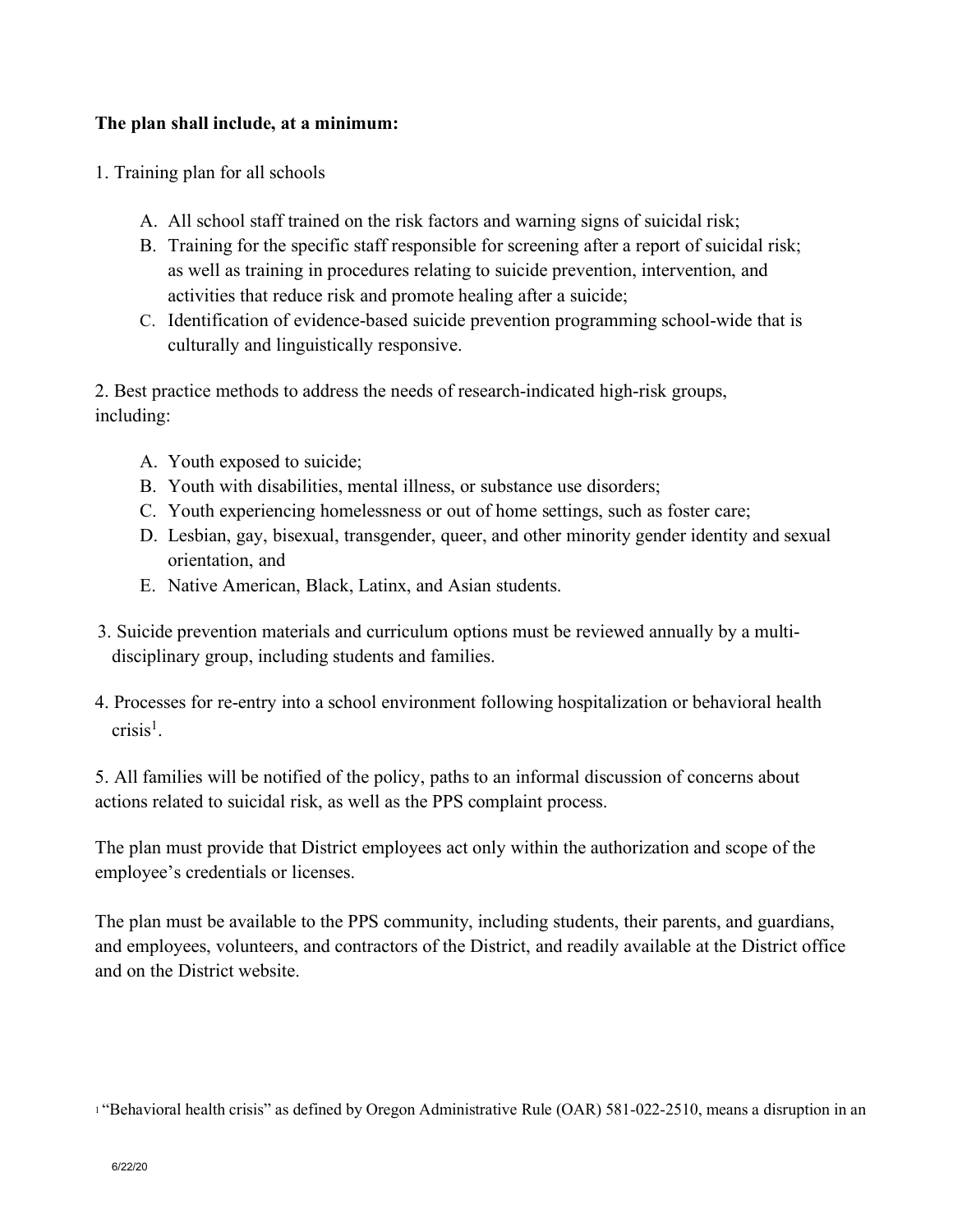individual's mental or emotional stability or functioning resulting in an urgent need for immediate treatment to prevent a serious deterioration in the individual's mental or physical health. R5/01/20 | PH Student Suicide Prevention\*\* – JHH 1-2

END OF POLICY

**Legal Reference(s):** 

ORS 332.107 ORS 339.343 OAR 581-022-2510